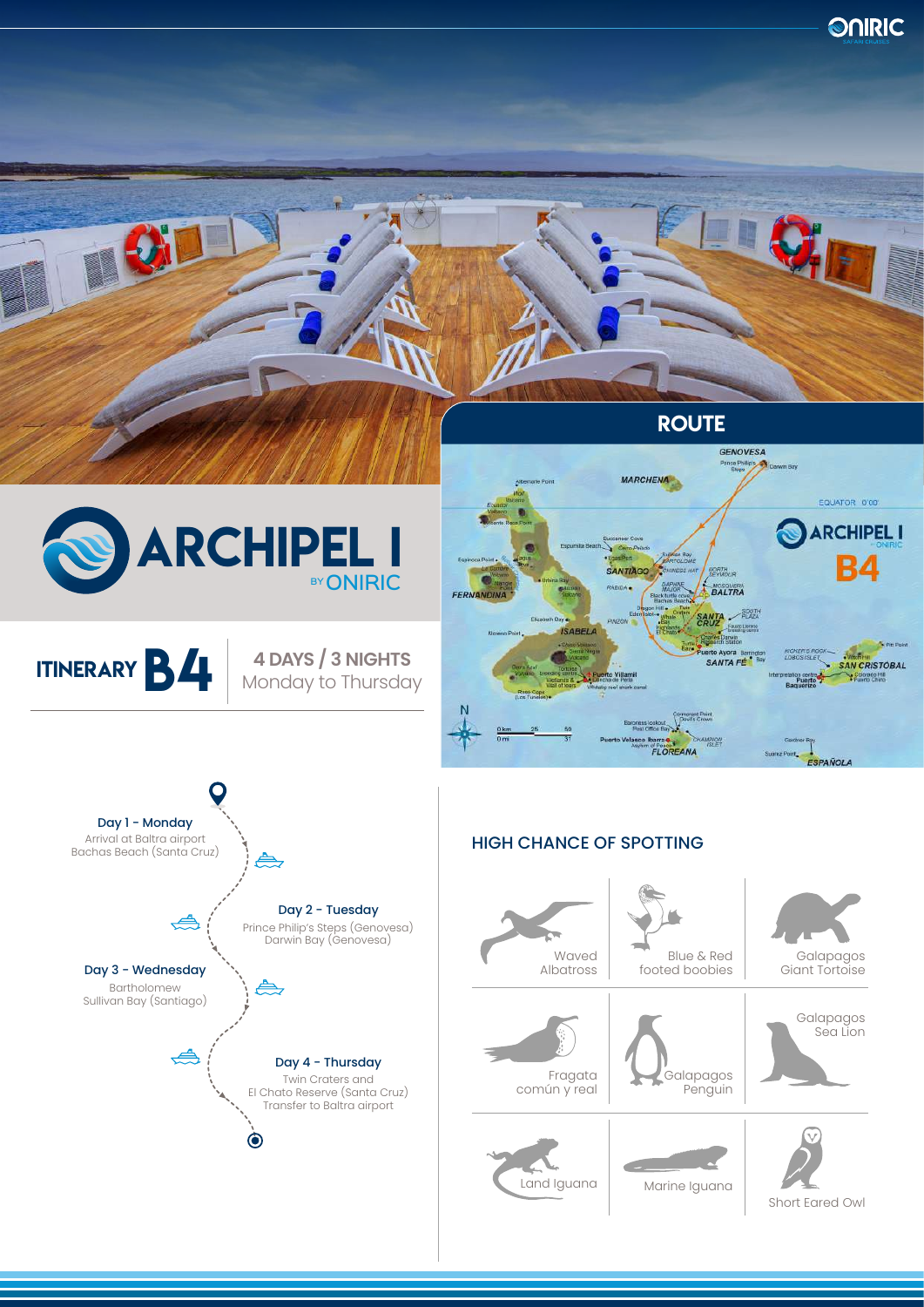# **DAY 1 - MONDAY**

#### AM - Arrival at Baltra airport

Upon arrival at Baltra airport, you will pass through an airport inspection point to ensure that no foreign plants or animals are introduced to the islands, as well as to pay the park entrance fee of \$100 (unless it has been prepaid). A guide will meet you, help you collect your luggage, and escort you on a short bus ride to the harbour.

## PM – Bachas Beach (Santa Cruz)

Around noon you will embark from Baltra airport on the Archipel cruise. Your cabins will be assigned, and lunch will be promptly served. Your first excursion will take place this afternoon after 14:00 PM, at Bachas beach. This is a lovely bay with soft, white coral sand that is frequently visited by sea turtles to lay their eggs, so please, watch your step! After enjoying some leisure time at the beach, you could explore a small lagoon hidden behind some bushes, where occasionally it is possible to observe flamingos, black-necked stilts, and whimbrels. You might also observe some rusty barges, which were abandoned here after WWII when the USA rented this island as a strategic point to protect the Panama Channel from Japan. After two hours on this visit, you will return onboard.





# **DAY 2 - TUESDAY**

## AM - Prince Philip's Steps (Genovesa)

Before landing, you will take a dinghy ride along the eastern arm of the caldera. As you approach, the soaring 25 m/80 ft high walls become overwhelming. Sometimes, a Galapagos fur seal is resting or a seabird is nesting on one of the ledges at the base. You will then have to hike and overcome the steep stairs from the landing dock to a bush of palo santo shrubs on top. Red-footed boobies gratefully use these scarce nesting places; so that they don't have to nest on the rocky ground. Upon arriving at the edge of the rim, the bushes open up and you can enjoy panoramic views, a strong sea breeze and the amazing flying skills of countless seabirds. Following the exposed rim, you will first pass the Nazca boobies and finally reach the extensive storm petrel nesting places, where, if you're lucky, you can spot the well-camouflaged short-eared owl hunting for food!

## PM - Darwin Bay (Genovesa)

Inside the submerged caldera of Genovesa lies Darwin Bay, with a diameter of more than 1.5 km/1 mi and it is almost 200 m/650 ft deep. The small area will surprise you repeatedly, walking along a coral sand beach, crossing barren lava formations and creeks, passing tidal pools, shrubs and further ahead following the top of some cliffs. With this peaceful surroundings, every single species has occupied its own ecological niche (or habitat) without disturbing others.